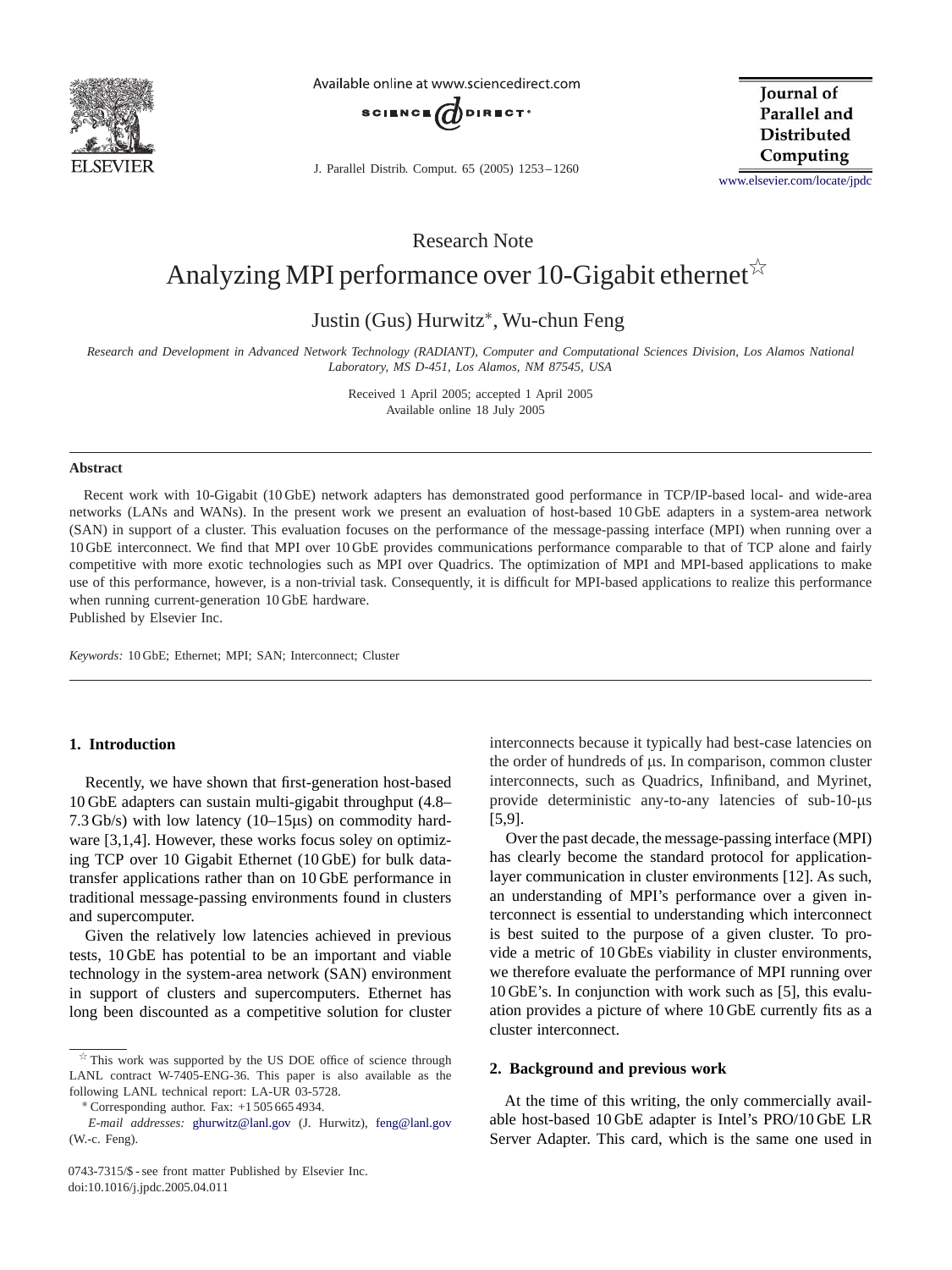our previous testing, is described in detail in [\[3,1,4\].](#page-7-0) It is built around Intel's 82597EX single-chip 10 GbE controller, which interfaces with 512-KB of flash memory and 1310 nm single-mode serial optics. The host interface runs via a 133- MHz PCI-X bus interface. This interface, the fastest used by production 10 GbE hardware on PC architectures, limits theoretical throughput to 8.5 Gb/s (133-MHz\*64-bits).

When running in low-end commodity hardware (e.g., 2.2- GHz Intel Xeon-based systems), these cards demonstrated performance of nearly 5 Gb/s in a local-area network (LAN) environment. Similar configurations were used to saturate an OC-48 (2.5 Gb/s) trans-Atlantic connection to set the Internet2 Land Speed Record in February 2003. On Opteronand Itanium2-based server-class machines, these cards show sustained performance of better than 7 Gb/s in a LAN and 6.25 Gb/s in a wide-area network (WAN).

These numbers establish 10 GbE as a critical technology in achieving multi-gigabit throughputs in LANs and WANs. Indeed, Intel's adapter is currently the only way to interface a single computer directly with a high-speed WAN. Little work, however, has previously been done to consider 10 GbE in other environments. In particular, 10 GbEs potential role in the SAN remains a hotly contested topic.

SANs present a networking environment that is fundamentally different from that of LANs and WANs. Throughput, which is the most visible and one of the most important performance metrics in LANs and WANs, is relatively unimportant in the SAN. This is not to discount its importance; but other metrics are equally, and often more, important in the SAN. Many cluster-based applications depend heavily upon calculations that are limited by inter-node latency [\[13\].](#page-7-0) Inter-node latency is the time it takes for a small amount of data to get from one node to another; as opposed to bandwidth, which is the amount of data that can get from one node to another in that time. Similarly, many calculations occur simultaneously with data transfers; again, this is different from LANs, where computation is generally secondary to the transfer of data. Such calculations can be significantly slowed if network-related overhead requires too much processing time. It is therefore important that SAN interconnects not place too heavy a burden on the CPU.

Our work with 10 GbE has demonstrated inter-node latencies on the order of  $10-15 \,\mu s$ , when running in a back-toback configuration. With new LAN/SAN-oriented 10 GbE layer-2 switches capable of port-to-port latencies of under  $1 \mu s$  [\[11,2\],](#page-7-0) we can achieve end-to-end latencies an order of magnitude less than past incarnations of Ethernet. While 10 GbE's latency may not be as low as that of specialized SAN interconnects, it is low enough to warrant consideration in high-end computing clusters.

Perhaps of more concern than 10 GbEs inter-node latency in a SAN environment is the overhead required to process 10 GbE traffic. Other SAN technologies typically perform much, if not all, network-related processing on dedicated chipsets that are integrated with the adapters. This offloading

of network processing frees the CPU to work almost entirely on application computation. Current 10 GbE adapters are only capable of offloading a small portion of this network overhead. Even so, our previous work indicates that the CPU is not entirely consumed by network processing at 10 GbE, and hence, that it may have usable cycles left for application use during heavy network communication.

Although previous work has shown that 10 GbE *might* have utility as a SAN interconnect, the work is not conclusive. To evaluate its potential beyond speculation, we run a series of synthetic benchmarks to determine 10 GbEs actual performance under common SAN-interconnect situations.

## **3. Testing environment**

To run our benchmarks, we setup a simple two-node cluster environment with two Opteron-class machines connected in a back-to-back topology with 10 GbE. We opt for such a configuration, rather than one with more nodes, due to the current state of 10 GbE switching technology. All currently available 10 GbE-capable switches are designed to be used as layer-3 IP routers. These switches do not offer the latency characteristics that are required in a SAN interconnect. However, a new generation of layer-2 10 GbE switches that offer sub- $\mu$ s port-to-port latency is now entering the market, e.g., the Fujitsu 10 GbE switch recently demonstrated at SC2003 [\[11,2\].](#page-7-0) If 10 GbE is to be used in a SAN environment, it will likely be used in conjunction with switches such as these.

Rather than evaluate a larger number of 10 GbE-enabled nodes in an environment that poorly represents actual implementations, we prefer to use a two-node system the more accurately models switching latencies. As a consequence, many common MPI benchmarks (e.g., all-to-all and allreduce) are of marginal value, and are therefore not reported.

In setting up our testing environment, we have taken care to apply a baseline level of optimizations to both our hardware and our software. These optimizations are of the general nature that we expect would be used as the default in a cluster configuration. We do not apply any benchmark or network-specific optimizations, because such run-time optimizations cannot be made in production environments. The results, as should be expected, are therefore not the best possible for each specific test.

### *3.1. Testing hardware*

Each of our nodes is a dual AMD Opteron 246 running at 2.0 GHz. The CPUs run on Tyan S2880 motherboards with 2-GB of PC3200 memory. The AMD Opteron has a  $6.4$  GB/s  $(51.2$  Gb/s) memory bus and a HyperTransportbased (6.4 GB/s) connection to two PCI-X buses. Each PCI-X bus can run at 133 MHz. The 10 GbE adapters are each placed in a PCI-X slot in each of the machines. This places a theoretical limit of 8.5 Gb/s on each adapter. The 10 GbE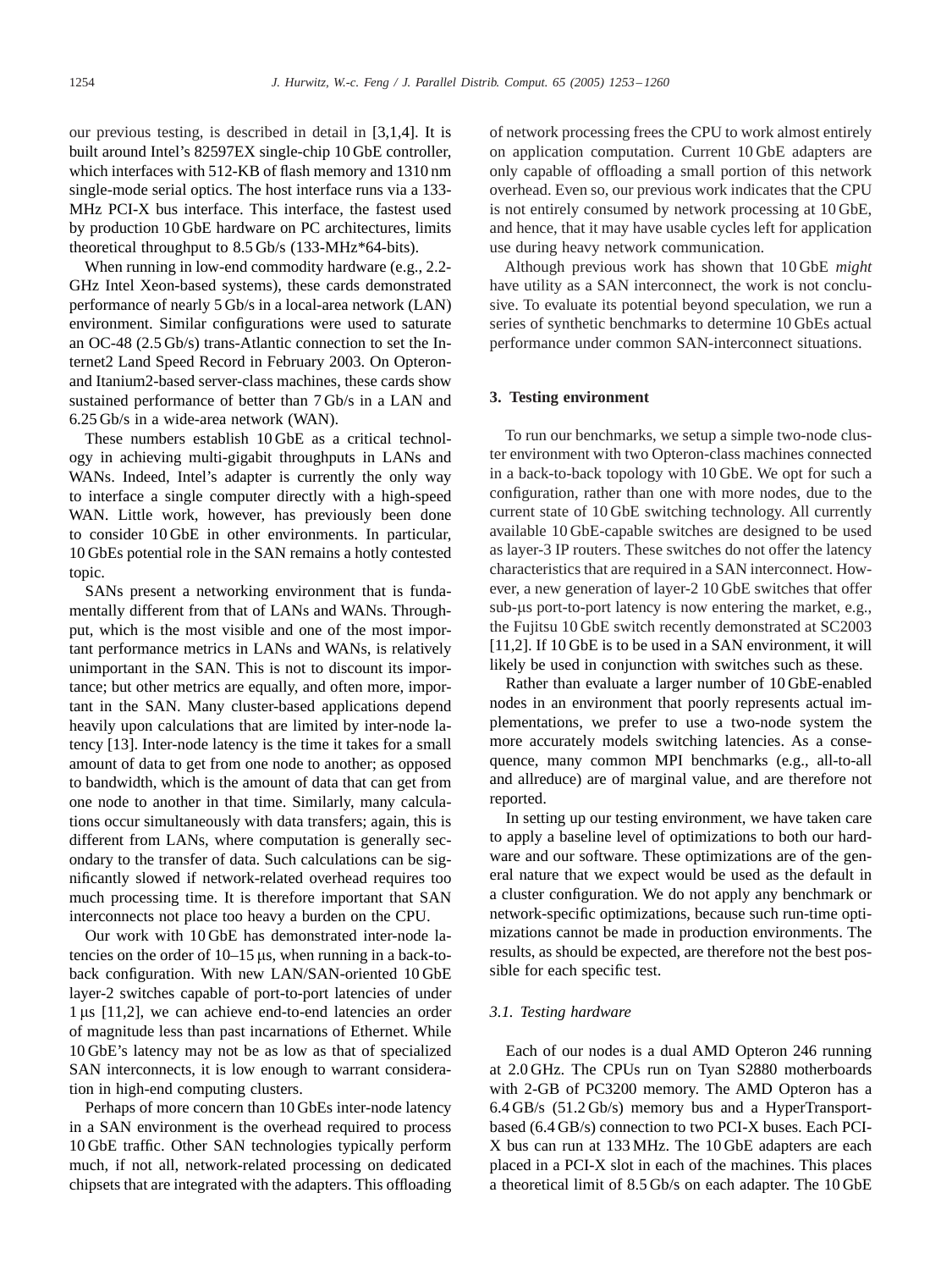adapters are then connected to each other by a pair of singlemode, fiber-optic cables.

Previous testing has demonstrated that these systems, in this configuration, can sustain better than 7.3 Gb/s from endhost to end-host when running TCP/IP. However, a substantial amount of adapter- and application-specific tuning is required to achieve this throughput. We forego this level of custom optimization in our present evaluation. Regardless, we expect 7.3 Gb/s to be an empirical upper-bound for our performance evaluation.

We also note that the 10 GbE adapters support MTU sizes up to 16 KB. However, because typical Ethernet environments only provide support for 1500- or 9000-byte MTUs, we limit our tests to use these two common MTU sizes in order to better model expected real-world performance.

Finally, with respect to hardware, we configure the  $10$  GbE cards to use an interrupt delay of approximately 5  $\mu$ s. Though this setting increases end-to-end latency by  $5 \mu s$ , we generally achieve optimal TCP throughput performance with it. This is the default value used by the adapters as shipped.

Due to the latency-sensitive nature of SANs, we also ran our tests without interrupt delay. Unfortunately, this resulted in a great deal of connection instability (dropped packets and similar errors). We present a preview of these results below to demonstrate the problem. The remainder of our results exclude these lower-latency configurations due to their instability. Further exploration of this problem is beyond the scope of this presentation.

## *3.2. Testing software*

Our benchmarks run MPI over TCP in a two-node cluster. Each node runs a Linux installation with a 2.4.25 kernel and the standard Linux TCP stack. We configure the kernel to allow a maximum TCP window of 16 MB.

There are several generally available MPI implementations that will work in this environment. We choose to run the LAM-MPI to provide MPI support. Previous experience with this MPI has given us great confidence in its ability to work well in high-performance networks. We discounted the use of other comparably high-performance implementations (such as LAMPI) out of consideration for the pending releases of new versions.

We use standard installation options with the sole exception of setting the *rpi\_tcp\_short* value to 2 MB (from the default value of 64 KB). This value controls the thresholdat which LAM-MPI switches from its short-message to long-message protocols. The short-message protocol requires fewer transfers per message but does not perform as well as the long-message protocol when the message size is very large. We experience poor performance with settings less than about 512 KB, little difference between 512 KB and  $2 MB$ , and virtually no difference when running with even larger settings.

There are certainly other options that could be tuned to improve performance. However, for the sake of comparison, we have kept our configuration as general as possible. We consider the modification of *rpi\_tcp\_short* necessary and appropriate in any high-bandwidth and low-latency network.

The first test the we run uses NTTCP [\[8\]](#page-7-0) to measure TCP performance. Because MPI is running over TCP, these results provide an important baseline against which to compare our MPI results. Furthermore, NTTCP results in this environment can be directly compared to those reported in previous work. NTTCP operates by sending a set number of packets of a given size to the remote host andreports throughput as the ratio of the total number of bytes sent to the wall-clock time taken to send them. We run this test sending 4096 iterations of packets ranging in size from 8 bytes (8 B) to 3,145,728 bytes (3 MB).

The next test that we run is NetPipe [\[7\].](#page-7-0) NetPipe is a protocol-independent benchmarking tool that allows us to run identical throughput and latency tests over both TCP and MPI. These results give us a benchmark understanding of the communications overhead burden that LAM-MPI adds to TCP processing. NetPipe performs two types of throughput tests: ping-pong and stream. Ping-pong tests measure the time required for a pair of hosts to transmit data from one to the other andback. This is an important metric for latency-sensitive (and many bandwidth-intensive) applications. The stream test sends a set amount of data and reports the time required to transmit it, much in the same way as NTTCP. NetPipe's stream algorithm is more representative of application-level throughput, whereas NTTCP represents the transport-level bandwidth.

NetPipe is also used to measure host-to-host latency. This measurement is made by dividing the transfer time by the total number of transfers in each direction.

Finally, to measure MPI-application performance, we run MPBench (now part of llcbench [\[6\]\)](#page-7-0). MPBench is a suite of MPI applications that are used to measure common MPI performance metrics. The focus of these benchmarks is the application, as opposed to the network. As a result, these benchmarks are representative of the performance that can be expected by a typical MPI application, as opposed to a typical network-measurement tool.

MPBench evaluates several performance metrics: uni- and bi-directional throughput, round-trip time (connection latency), MPI\_Send() latency, and broadcast, reduce, all-to-all andall-reduce throughputs. Of these tests, only the first set is of interest to our two-node environment; the rest are variants of the first two throughput tests andproduce results that are roughly identical to the two-node case.

In selecting these benchmarks, we have tried to find a happy-medium between application-oriented and micro benchmarks. The wide range of applications, and their specific performance requirements, makes it an impossible task to present generally useful "application" benchmarks. Traditional micro-benchmark results, on the other hand,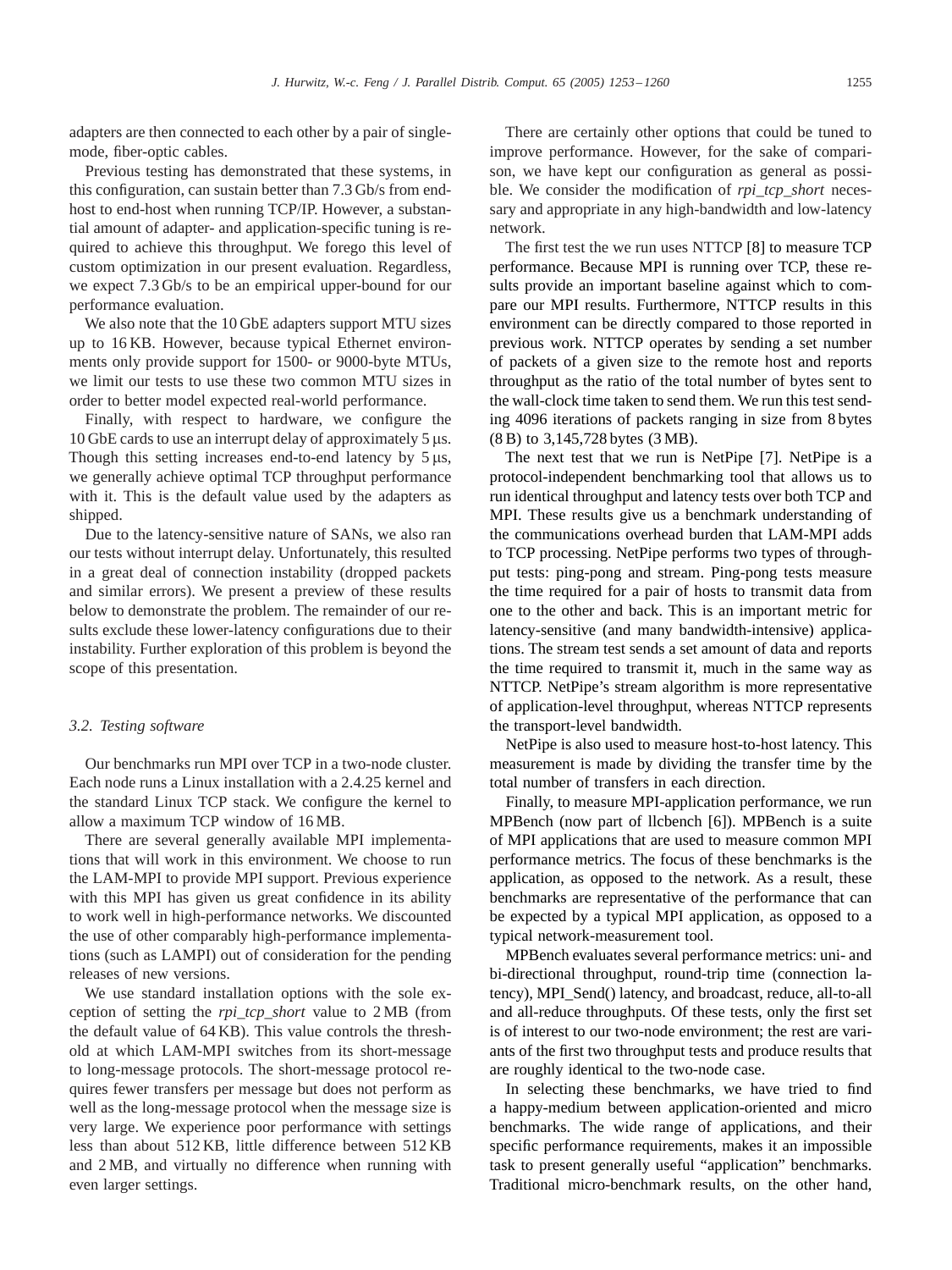are difficult metrics from which to extrapolate applicationand system-level performance. While both types of benchmarking should ultimately be performed, neither is particularly salient to our present inquiry, viz., whether 10 GbE is a workable interconnect for MPI-based applications generally.

#### *3.3. Methodology*

Each test is run multiple times to confirm that the results are consistent, both with respect to the given test and with respect to similar tests. Any observed abnormalities are examined and re-tested to determine whether they arise from factors unrelated to the tests themselves.

We monitor the system load throughout our testing. System load is represented as a unitless number and is generally calculated as the ratio of the number of processes added to a CPU's run queue to the number of processes removed in a given time. A loadof 1.0 means that one CPU is constantly busy; less than 1.0 means that one CPU has free cycles; and greater than 1.0 means that more work is being requested of a CPU than it is capable of doing. The "optimal" load in a multiprocessor system is generally equal to the number of CPUs in that system.

To monitor the load, we access and timestamp the kernel's current load computation at 5-s intervals and record it to a file. We then timestamp the beginning and end of each test. The 5-s granularity is the highest resolution measurement of load supported by the kernel. This allows us to identify the load for the duration of each test that we run.

Because the load is measured at so coarse a granularity, we do not present graphs of the data. To determine what values to report, we compare the measurements from multiple runs to confirm that each represents a stable value, andreport the highest value. Where aberations are noticed, we rerun the appropriate tests. Such aberations can result from system processes (e.g., crontab jobs) automatically running on the testing systems.

## **4. Experimental results**

MPI over 10 GbE uses TCP as its transport; similarly, MPI-based applications use MPI as their transport. It is therefore necessary to understand our testbed's TCP performance before considering its MPI performance, and its MPI performance before considering its MPI-based application performance. Our results are therefore presented in this order.

To facilitate comparison of results, all of our throughput results are plotted in the same domain and range and at the same scale. The only exception are the results in Fig. [1,](#page-4-0) in which the interrupt delay was disabled.

#### *4.1. NTTCP results*

We first test 10 GbE TCP throughput with the NTTCP program (Fig. [1\)](#page-4-0). The peak throughput observed with 1500and 9000-byte MTUs are approximately  $3.6$  and  $6.0$  Gb/s, respectively. This peak falls off substantially for payloads larger than 400 KB when using a 9000-byte MTU. A similar, though less substantial, drop occurs at the same point when using a 1500-byte MTU.

This drop is related to the kernel's ability to allocate buffer memory. Simultaneous with this drop, we see a large increase in system load, from well below 0.5 to about 0.8 and with spikes as high as 1.2. Additionally, the operating system reports a large number of memory-allocation errors.

We have not observed this drop in previous testing. While it is important that its cause ultimately be understood, we consider this a question of optimization beyond what can be expected in a typical SAN. This behavior is taken as the baseline performance for the remainder of our tests.

Additionally, these graphs include throughput when running with a 0-us interrupt delay. It is clear that running without this delay is detrimental to performance; such behavior is expected, due to the increased interrupt load placed on the host system. In addition to generally decreased throughput we also observe a great deal of "jitter" in the performance. This jitter is best characterized as a large number of very low performance data points (performance drops at these point by as much as 50%). These points are not consistent between test runs (whereas the variability in performance seen with the 5-us delay does persist between runs). They appear to be caused by bursts of lost packets.

In light of this behavior, we exclude tests that disable the interrupt delay from our results. The performance is too unreliable either to be confidently reported or to be used in a production environment. Again, it is possible (and we believe likely) that this problem could be corrected with the proper, if somewhat extensive, optimizations. Alternatively, we hypothesize that this instability is caused by the same memory allocation errors seen above for large (400KB) payloads.

## *4.2. NetPipe results*

We next run a series of tests with NetPipe (Fig. [2\)](#page-4-0). Throughout these tests, we see the same drops in throughput and similar load characteristics that were observed in the NTTCP tests.

The first set of results are from NetPipe's stream test. As expected, this test, which is very similar to NTTCP, yields observed TCP throughput that is similar to that of NTTCP, albeit marginally lower: roughly 3.0 Gb/s for 1500 byte packets and 5.8 Gb/s for 9000-byte packets. Contrary to expectations, however, MPI throughput is almost equal to that of TCP. In some cases, particularly around peak through-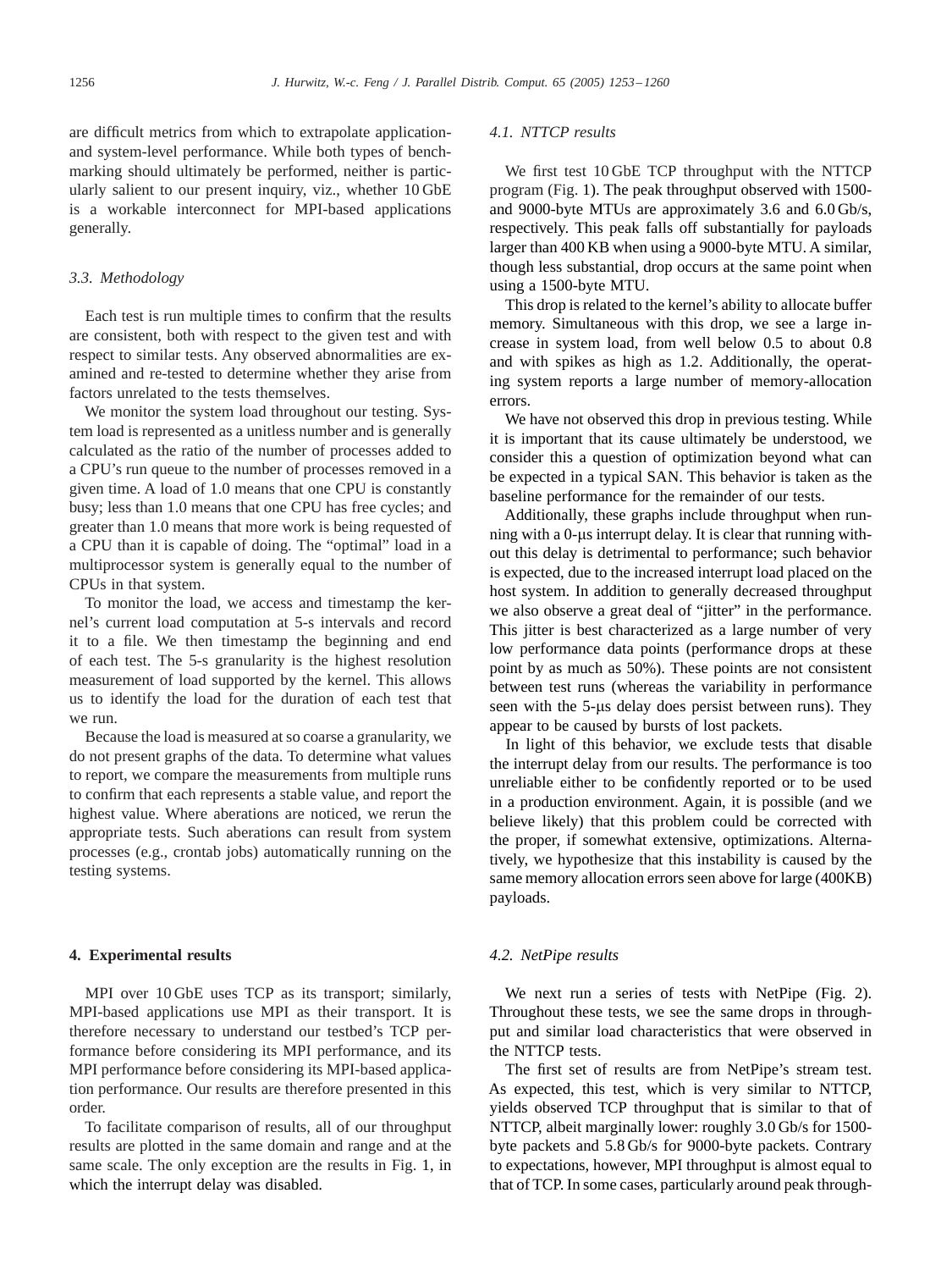<span id="page-4-0"></span>

Fig. 1. NTTCP results, with 5- and 0-us interrupt delay.



Fig. 2. NetPipe results.

put, MPI outperforms TCP! Additionally, MPI throughput is more stable, especially at its peak. These results can be attributed to the implicit tuning and TCP optimizations that LAM-MPI enables, transparent to the user and application.

These improvements are far more apparent when running NetPipe's ping-pong tests. In these tests, the same TCP falloff seen in Fig. 1 is observed. Given the nature of these tests, we expect peak throughput to be lower than in the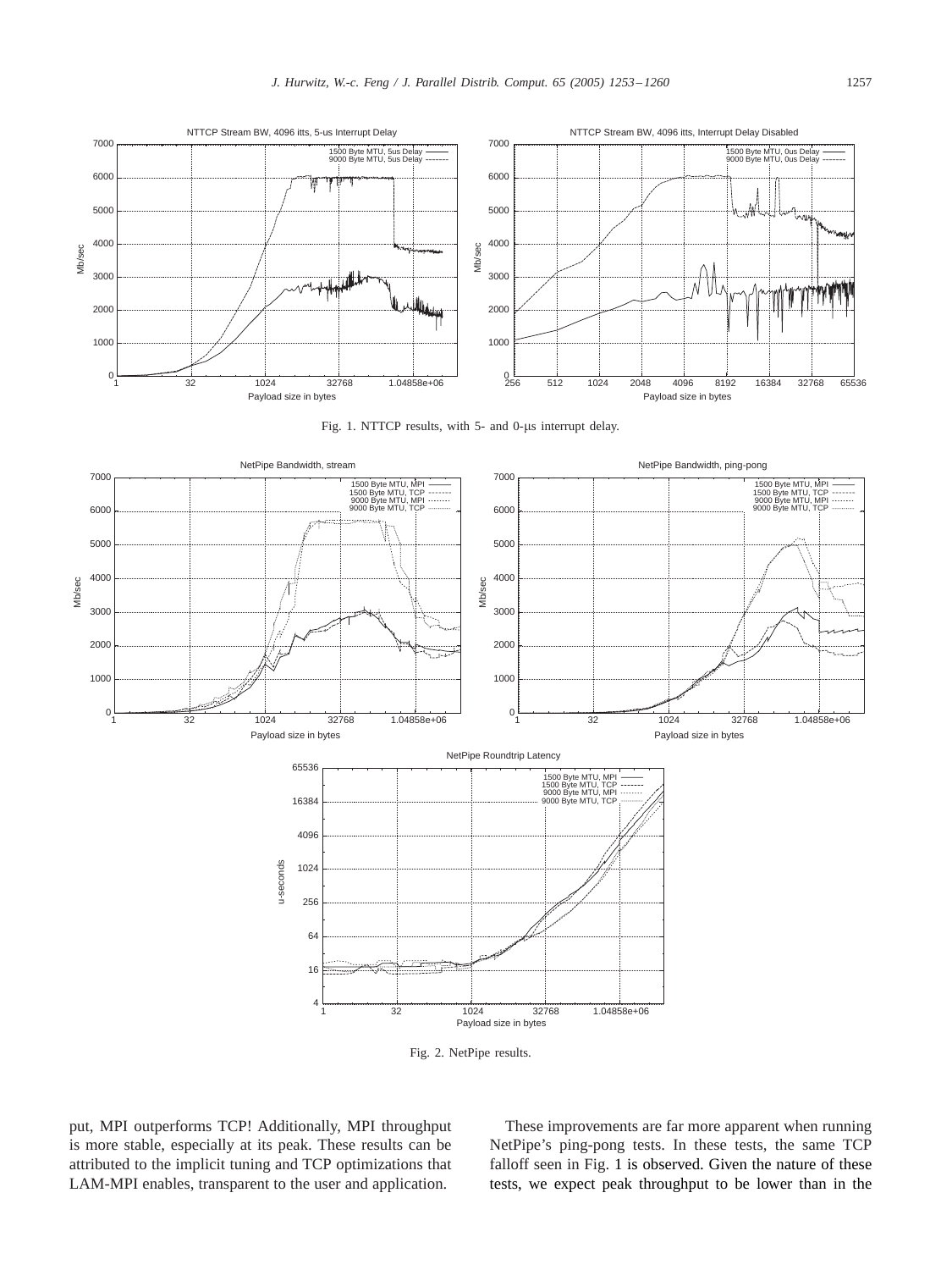

Fig. 3. MPBench results.

stream tests and the "ramp-up" to that throughput to take longer. Again, the tests meet these general expectations. MPI performance, however, is noticeably greater than that of TCP, and the throughput falloff is significantly smaller. Peak throughput for TCP is roughly  $2.8$  and  $5.0$  Gb/s for 1500- and 9000-byte MTUs, respectively; post-falloff throughput is roughly 1.7 and 2.7 Gb/s, respectively. For MPI, peak throughput is roughly  $3.1$  and  $5.2$  Gb/s for these respective MTUs; post-falloff throughput is roughly 2.5 and3.9 Gb/s for these respective MTUs. The improved performance of MPI is, again, attributed to implicit TCP optimizations.

The final NetPipe results that we present are the latencies observedin the above tests. Here we observe latency on the order of  $13-17 \,\mu s$  for small TCP packets, and  $17-22 \,\mu s$ for small MPI packets. Latencies remain in these ranges for packets up to roughly 1500-bytes. Larger packets require multiple transfers when using a 1500-byte MTU. Additionally, latency increases due to time spent transferring memory across the memory bus on the host systems.

As packet size increases, we observe two trends. First, packets sent with a 9000-byte MTU have lower latency than those sent with a 1500-byte MTU. Generally, we see about a two-fold difference in latency between the different MTUs.

Second, packets sent with MPI have lower latency than those sent with TCP. These results again indicate MPI optimizations to TCP. Furthermore, they help to explain the results from our ping-pong tests: decreased latency improves pingpong performance.

#### *4.3. MPBench results*

MPBench is the final test suite that we run. The results of the tests that are pertinent to our experimental setup are shown in Fig. 3. The latency values shown in the figure are computed manually as the inverse of half the number of transaction per second. Other methods of measuring latency, such as those used by benchmark, can be artificially deflated due to the buffering behaviour of the MPI\_send() call.

We observe very high CPU load throughout all of these tests. The average load ranges between 1.75 and 2.25, with frequent readings on the order of 2.5. On dual-processor systems, such as our test systems, this means that the CPUs were not able to keep up with system demands.

The first pair of tests we discuss are the uni- and bi-directional throughput tests. We measure peak unidirectional throughput of about 1.9 and 2.8 Gb/s for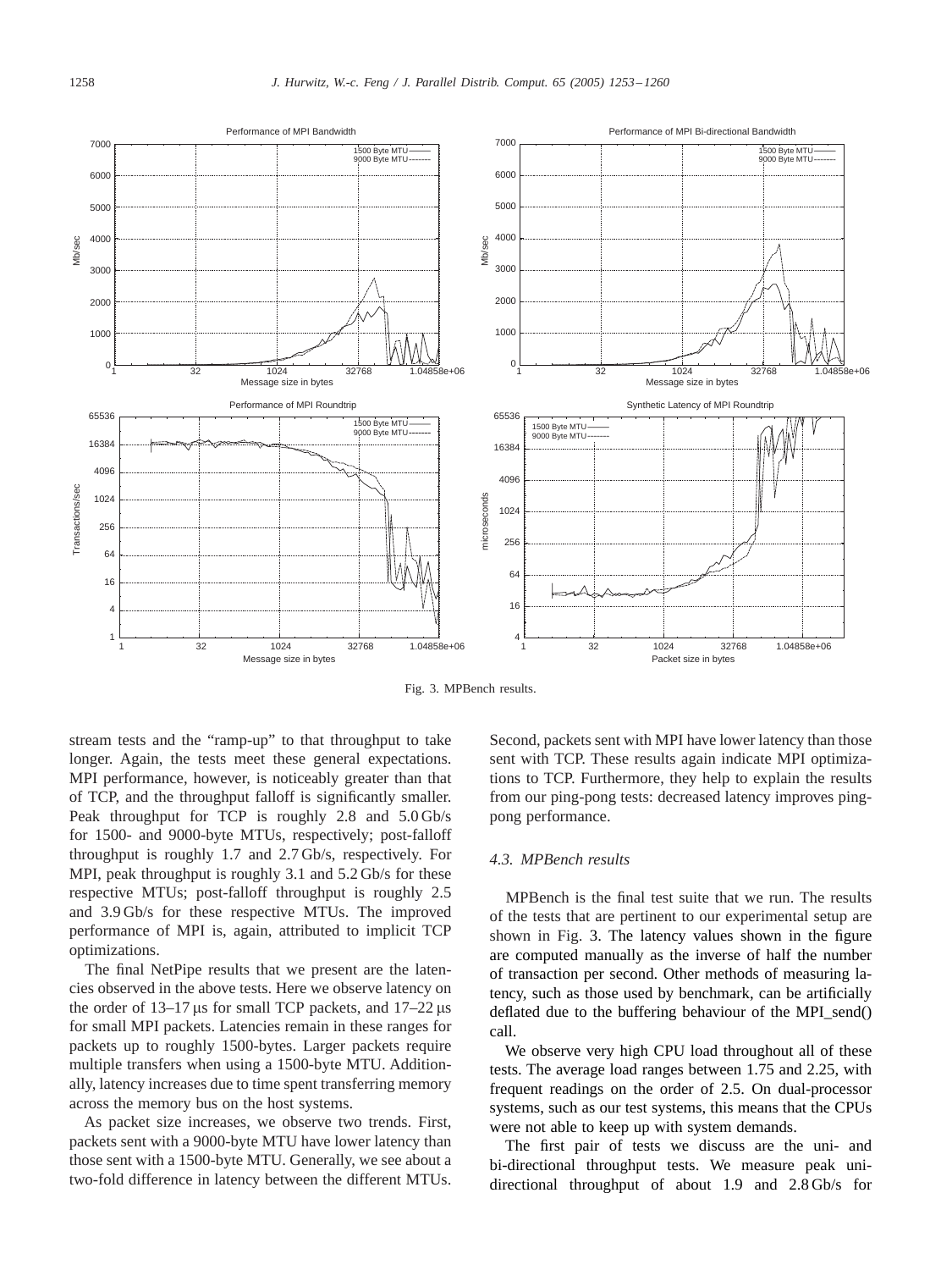1500- and 9000-byte MTUs, respectively. We observe bidirectional peaks of 2.5 and 3.7 Gb/s for the same respective MTUs.

These tests show a number of interesting features. Foremost, we observe a near-complete drop in performance for payloads greater than 128 KB. This drop, while similar to the one observed in our TCP tests, begins to occur with much smaller packets and is far more significant than the TCP drop. Previous experience with MPBench has shown that the LAM-MPI short-message to long-message crossover point can cause a similar drop at 64 KB. In these experiments, however, we are unable to eliminate this problem by altering the crossover point. Given the increased system load in these tests, this could be the same memory allocation problem seen with larger payloads in earlier tests.

The next thing to notice is the slope of MPBench's throughput curve relative to that of NetPipe. The slope of MPBench's curve grows far more gradually than either of NetPipe's curves. This indicates that, for a given packet size, MPBench's achieved throughput is less than that of NetPipe. Given the approximate differences in slope, it seems reasonable that MPBench is only capable of, at best, 60–75% of NetPipe's peak throughput.

In addition to the throughput tests, we present the results of MPBench's round-trip test. MPBench reports an average of about 20,000 round-trip transactions per second for small messages (up to about 1500 bytes). Larger messages show a gradual decrease in this value, up to 128 KB. As in the other MPBench results, we see a dramatic drop in performance after this point.

These results are inversely proportional to twice the latency. They therefore correspond to a latency of  $25-30 \,\mu s$  for small packets and about 250 us for 128-KB packets. These numbers correspondwell to the NetPipe latency results, with an additional overhead of a few us. As with the NetPipe latency tests, we see steady performance as the message sizes approach about 1500 bytes, after which performance degrades. We also see the results for the 9000-byte MTU behave in a similar manner: as the message size grows large, we see about a two-fold difference in performance relative to the smaller MTU.

## **5. Synopsis of results**

One apparent trend throughout our tests is that poor performance at one layer adversely affects performance at every higher layer. Though intuitive, this idea is so important to these tests that it deserves explicit mention.

A poorly optimized TCP stack results in a poor MPI performance. Application-layer latencies are worse than protocol- and link-layer latencies. An MPI implementation may make use of application-layer TCP optimizations (such as we observe in our tests) that improve performance relative to TCP. Such "performance tweaks" cannot, however, overcome fundamental limitations in the optimization

of TCP. The result is that MPI over TCP over 10 GbE requires optimizations at all three levels to perform well. The necessary optimizations might well be different for different applications. It is unreasonable to expect this level of custom configuration in a SAN environment.

Our NetPipe results indicate that some MPI-based applications can reach very high performance when running over 10 GbE. These tests also confirm the conclusions of our previous work that TCP's performance over 10 GbE is not CPU-limited.

The principal difference between the NetPipe and MP-Bench benchmarks is how they manage buffer memory. Net-Pipe is specifically tuned to measure peak throughput. As such, it uses an optimized algorithm to get higher performance out of MPI. For instance, it pre-posts receives to MPI, which pre-allocates buffer space for data reception. MPBench, on the other hand, is designed to model typical application performance. It therefore implements a far simpler transfer algorithm, and consequently, does not achieve nearly as high performance.

The dramatic differences between NetPipe and MPBench performance again demonstrate the importance of configuration and optimization when running MPI over 10 GbE.

# **6. Conclusion**

It is difficult to compare MPI over 10 GbE to MPI over other SAN interconnects. This is largely because the MPI specification has many implementations. Each implementation, while compatible with MPI, has intrinsic peculiarities that affect network performance in positive or negative ways. Achieving maximum MPI performance requires the MPI implementation to be tuned to its operating environment and presumes that this environment itself is already tuned. Similarly, each application ought to incorporate implementation-specific optimizations if it is to reach peak performance.

Much of the promise of 10 GbE is that it allows the performance of TCP-based applications running over Fast Ethernet or Gigabit Ethernet to be increased without requiring modifications to the application code itself. In light of the above conditions, this advantage does not entirely carry over to MPI-based applications.

The proprietary MPIs that many other SAN interconnects support obviate much of the need for difficult configuration and optimization that is required when running MPI over 10 GbE. Their MPI implementations are inherently tuned to their particular network environments. As well, they frequently take advantage of comprehensive processing offload techniques to reduce the load on the host CPU, which makes performance less dependent upon how applications interface with the MPI API.

This raises a difficult question: since other MPIs are inherently tuned to their interconnects, do we consider a comparison to 10 GbE fair if it is tuned or untuned? There is little